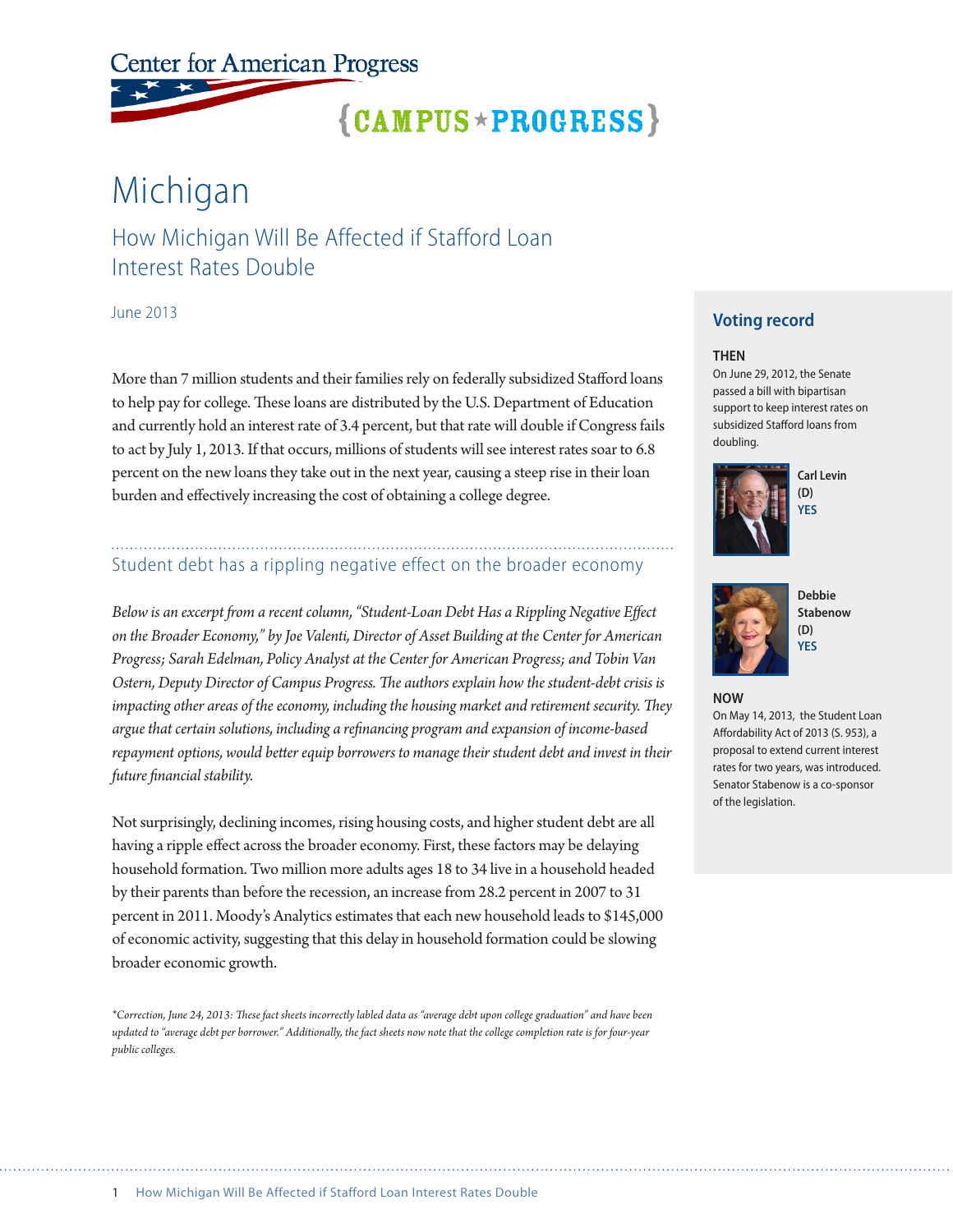Moreover, the delay in household formation and the financial challenges for adults in their twenties and thirties may alter the future of the U.S. housing market. The Bipartisan Policy Center estimates that Echo Boomers—those born between 1981 and 1995—will drive 75 percent to 80 percent of owner-occupied home acquisition before 2020, when Baby Boomers begin to sell off their homes. Yet homeownership rates for young people are among the lowest in decades.

While home prices and mortgage interest rates are both at historically low levels, the tightening of credit resulting from the housing crisis poses a double obstacle to young people with significant debt. First, due to the implementation of new mortgage regulations under the Dodd-Frank Act, lenders are often requiring that homeowners have a 43 percent "back end" debt-to-income ratio to get a loan. In other words, combined monthly housing costs and monthly debt payments must not exceed 43 percent of one's monthly income in order to qualify for a loan. For those with significant student debt, this debt-to-income ratio cap may well put homeownership out of reach.

Second, even young borrowers who successfully meet debt-to-income ratios may not be able to set aside enough savings for a down payment. The Center for Responsible Lending calculates that median-income families of all ages take nearly 20 years to save enough for a 10 percent down payment and the closing costs for a moderately priced home. Younger workers may take even longer to save for a down payment, given their other immediate financial obligations, or they may simply never reach this goal.

## How doubling Stafford interest rates will affect families in Michigan

Allowing the interest rate on Stafford loans to double will significantly burden those already struggling with education costs and high unemployment.

| Youth unemployment rate                               | 16.9%         |
|-------------------------------------------------------|---------------|
| High school completion rate                           | 74%           |
| * College completion rate (four-year public colleges) | 60.7%         |
| Change in higher education spending                   | $-32.4%$      |
| College graduates with debt                           | 62%           |
| * Average debt per borrower                           | \$24,450      |
| Borrowers more than 90 days delinquent                | 11.8%         |
| <b>Consumers with education debt</b>                  | 17.4%         |
| <b>Number of Stafford Loan borrowers</b>              | 284,937       |
| Average savings if rate unchanged (per borrower)      | \$915         |
| Total savings if rate unchanged (statewide)           | \$260,717,355 |

Young Invincibles, Department of Education Data 2012, National Center for Education Statistics Data 2010, Center on Budget and Policy Priorities Data 2013, The Project on Student Debt Data 2011, Federal Reserve Bank of New York Data 2013, Department of Education Data 2013 Data sources available at: campusprogress.org/staffordreports

\*Correction, June 24, 2013: These fact sheets incorrectly labled data as "average debt upon college graduation" and have been updated to "average debt per borrower." Additionally, the fact sheets now note that the college completion rate is for four-year public colleges.